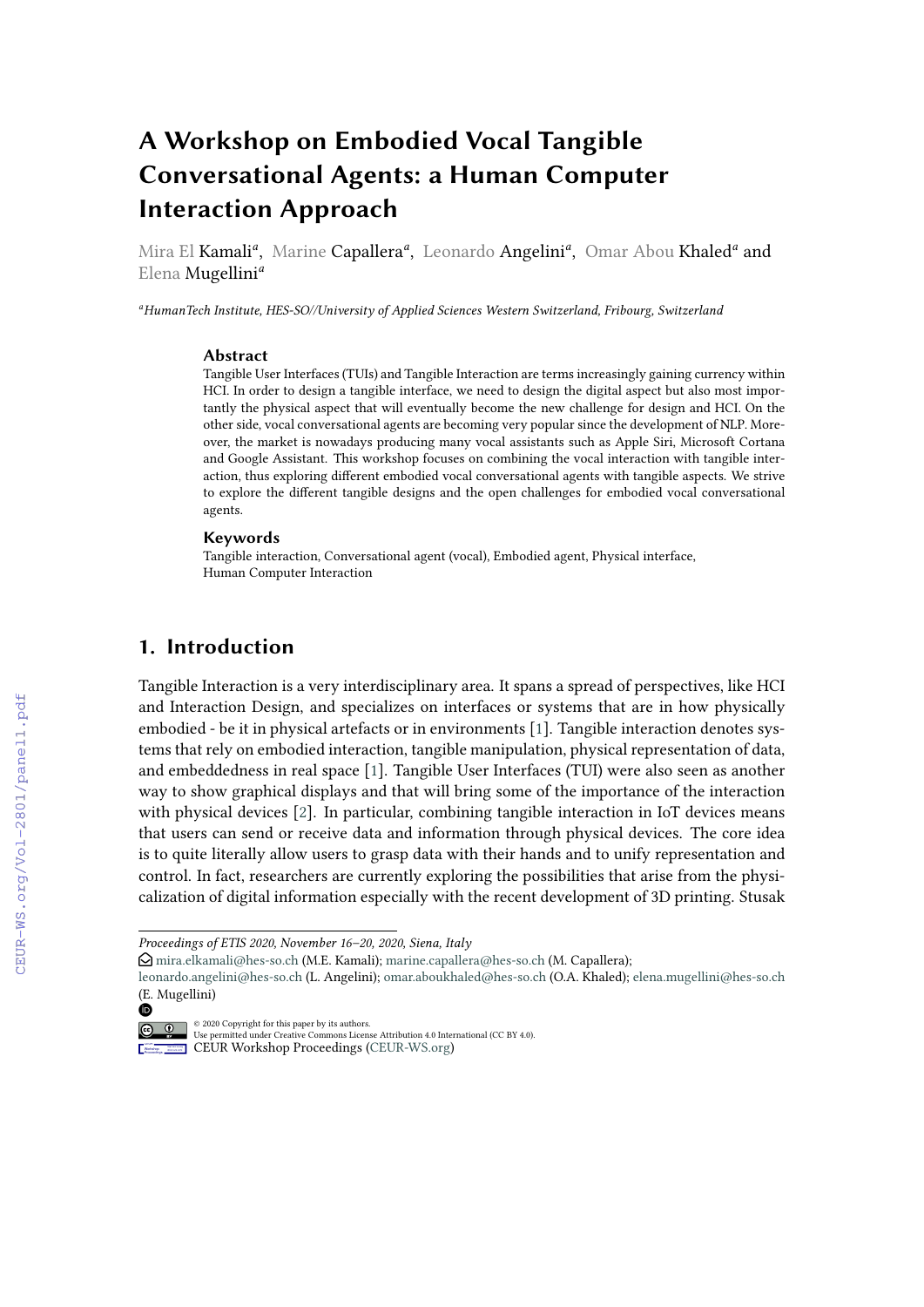et al. explored the impact of receiving physical artifacts (Activity Sculptures) as a reward of running activities. Results have shown in their 3-week study on 14 people that the 3D printed physical sculptures that represented running data were very useful to motivate the participants to run and to stimulate self-reflection [\[3\]](#page-5-0). Tangible interaction can either support immediate interaction in the periphery of the user's attention  $[4, 5]$  $[4, 5]$  $[4, 5]$ , which is very suitable when users are occupied with other tasks, or it can support meaningful and unexpected interactions that stimulate reflection and the understanding of the system. Tangible manipulation can be direct but also can be often performed without visual attention, relying on proprioception and haptic feedback for evaluating the result of the interaction [\[4\]](#page-5-1).

Recently, Angelini et al. discussed how the dual nature of tangible interaction and the different properties that it supports can be beneficial for increasing the trust and the user experience with the connected objects, and more in general with the Internet of Things [\[6\]](#page-6-1).

Conversational Agents are becoming the center of attention in the Machine Learning and Human Computer Interaction area with the development of NLP (Natural Language Processing) [\[7\]](#page-6-2). Conversational agents are computer programs that can have a natural conversation in human language. They might be presented to the user in different forms. Conversational agents can come in a form of chat text messaging such woebot [\[8\]](#page-6-3) and vocal assistants and vocal assistants such as Apple Siri, Google Assistant. In both cases, the users have a limited understanding of the physical form of the agent. This might be limited to the chatbot avatar, and in the second case only to the voice gender and pitch. Having a full-embodied conversational agent may help the user to increase his/her trust on the agent and to build a stronger emotional bonding[\[9\]](#page-6-4). At the same time, the conversational agent embodiment is important to set user expectations in terms of conversation abilities. While users would be happy to discuss and interact with human-like agents, the technology is very often not ready to meet these expectations. In this case, when the agent embodiment is too close to humans, but its behavior or form is not close enough to be perceived by the user as such, the user often develops a feeling of rejection, also known as the "Uncanny Valley" phenomenon[\[10\]](#page-6-5).

The goal of this workshop was to explore vocal conversational agents embodied in a physical device which we call it "tangible conversational agents (TCA)". This latter should also have a sort of tangibility through direct or tangible manipulation. Typical questions that arise were the following. What are the important properties we need for a tangible vocal device? How to sustain trust and empathy with a tangible vocal device? What are the most properties we need to build a tangible vocal device?

## **2. Objective**

We sought to collect participants' contribution in the field of tangible interaction, tangible user interfaces and conversational agents. During the workshop, the participants were engaged in a brainstorming activity. The objective of the activity was twofold:

• Identify the necessary characteristics that a conversational agent must possess in order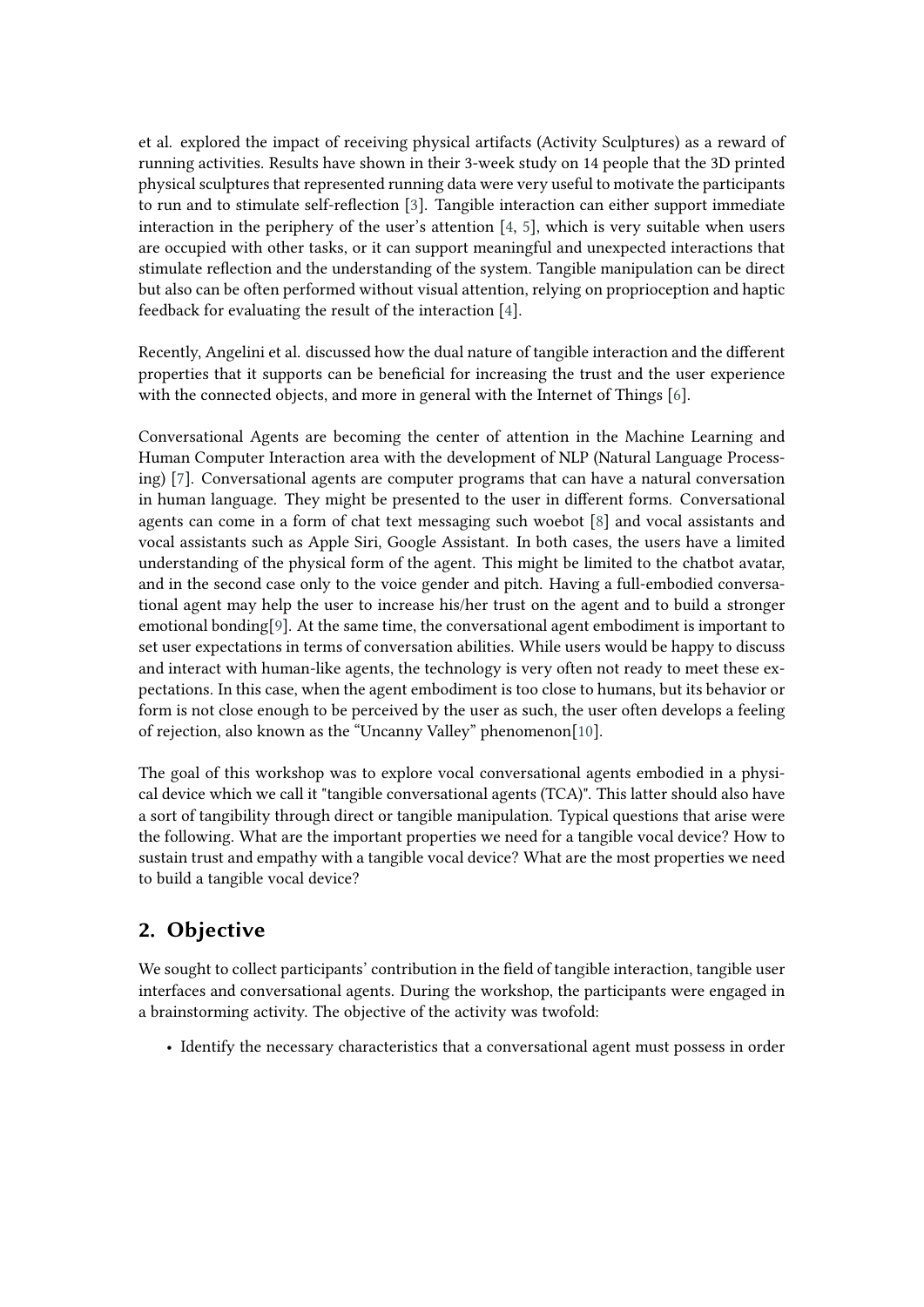<span id="page-2-0"></span>**Table 1** Panel schedule

| Session                                          | Dur.             |
|--------------------------------------------------|------------------|
| Introduction session                             | 9 min            |
| (Organizers, Context and Objectives)             |                  |
| Presentation of 2 use-cases                      | 4 min            |
| (daily life at home and semi-autonomous vehicle) |                  |
| Creativity session                               | $15 \text{ min}$ |
| Idea sharing and Discussion                      | $12 \text{ min}$ |
| Closing session                                  | 5 min            |

to qualify as tangible.

I

• Design a tangible embodied and vocal conversational agent interaction according to a pre-defined situation.

Participants were asked to brainstorm in groups about the concept of having a vocal conversational agent embedded in a physical device with tangible capabilities. The workshop consisted of designing the form of the physical device, the tangibility characteristics and properties of the vocal assistant and the kind of interactions users can have with this embodied conversational agent. In order to center discussion around concrete cases, participants were divided into two groups where each group had a different situation to tackle. The first situation was concerning the use of an agent in daily life at home. The second situation was concerning the use of the agent in a semi-autonomous car. At the end of the panel, we compared the ideas proposed by the 2 groups to see if the agents would be presented with common characteristics, design, interactions or completely different ones.

### **3. Panel Plan**

#### **3.1. Schedule**

The workshop has followed a panel format (45 minutes). A tentative plan for the schedule was proposed in Table [1.](#page-2-0) The organizers begun the panel with an introductory session to detail the organization of the panel and explained the context and objectives of this session. Then, the organizers introduced the creativity session describing the instructions and usecase scenarios. After, there was a brainstorming activity. Attendees were split into 2 groups of 10 to 15 people. Each group worked on a given situation and had to propose a concept at the end of the creativity session. This activity was divided into 2 steps. First, attendees had to identify 2 or 3 characteristics of such an agent (embodied conversational agent) for about 5 minutes. Then, they proposed a very simple design of embodiment and/or a small scenario (about 10 minutes). Finally, each group presented their concept and highlighted the conversational agent's commonalities with the other group working on the other use-case.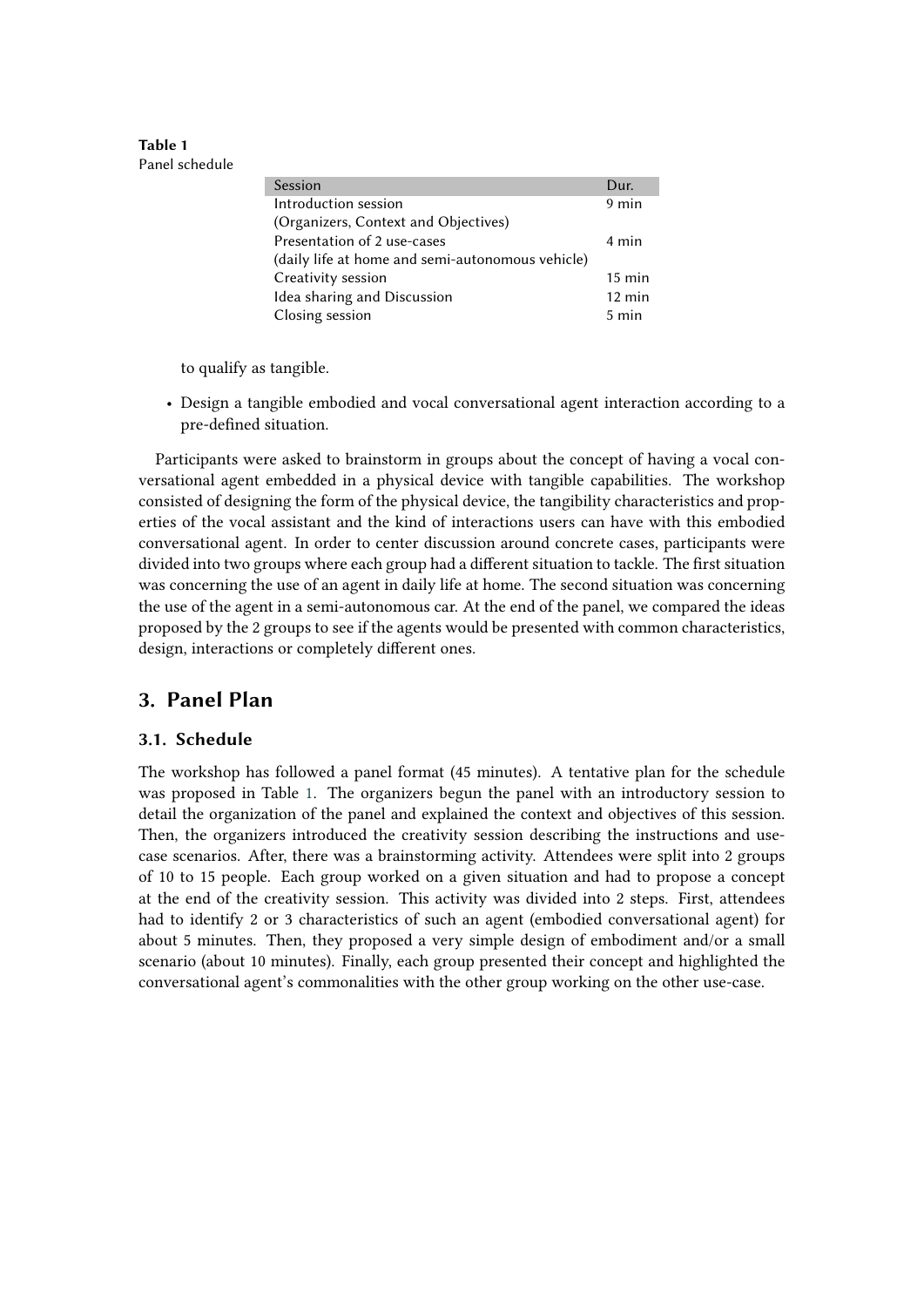### **3.2. Organization**

Because of the current situation, the panel was held fully online. A second Google Meet room were setup for the second group in order to exchange, discuss and debate idea between participants for the creativity activities. The first group might stay on the conference Google Meet room. 2 organizers were present in each room to animate the brainstorming session and answer questions about the situation. A Miro board were also setup for the creativity activity. All participants collaborated on the same board. It was divided into 4 parts- 2 per use-case scenarios: one frame for the characteristics identification phase and another frame for the design. Each group collaborated on the 2 frames corresponding to their use-case.

### **3.3. Expected Outcomes**

The expected outcome of the panel's creativity session were twofold. The first one was a summary of the characteristics and properties of TCA within a specific situation. The second one was a practical insights via the prototypes and scenarios proposed. The comparison of the different agents by groups might allow us to find similarities and explore the differences of a TCA design within different type of situations. Thus, this may put forward the main characteristics needed in any conversational vocal agent to be qualified as a TCA

### **4. Workshop Results**

#### **4.1. Daily Life**

During this first part, participants started to think about characteristics the agent could have. Each participant in this group started to put words and images on Miro. Some participants have even mapped different characteristics to then a word that our TCA should be. They mentioned different modalities for different tasks such as:

- vocal: low pitched
- not intrusive
- connected to other things in the house
- shape changing
- not too techy
- proactive, use simple interaction
- soft and squeezable to be hugged  $\rightarrow$  human expression  $\rightarrow$  empathy

Concerning the embodied characteristics, the agent was declared as it shouldn't be intrusive, if the user has guests, then he can choose if he wants to carry this agent. It was also suggested to have a shape changing agent according to user's activity in the house. The agent was declared as well that it should be multi-sensorial and connected to other things in the house. The agent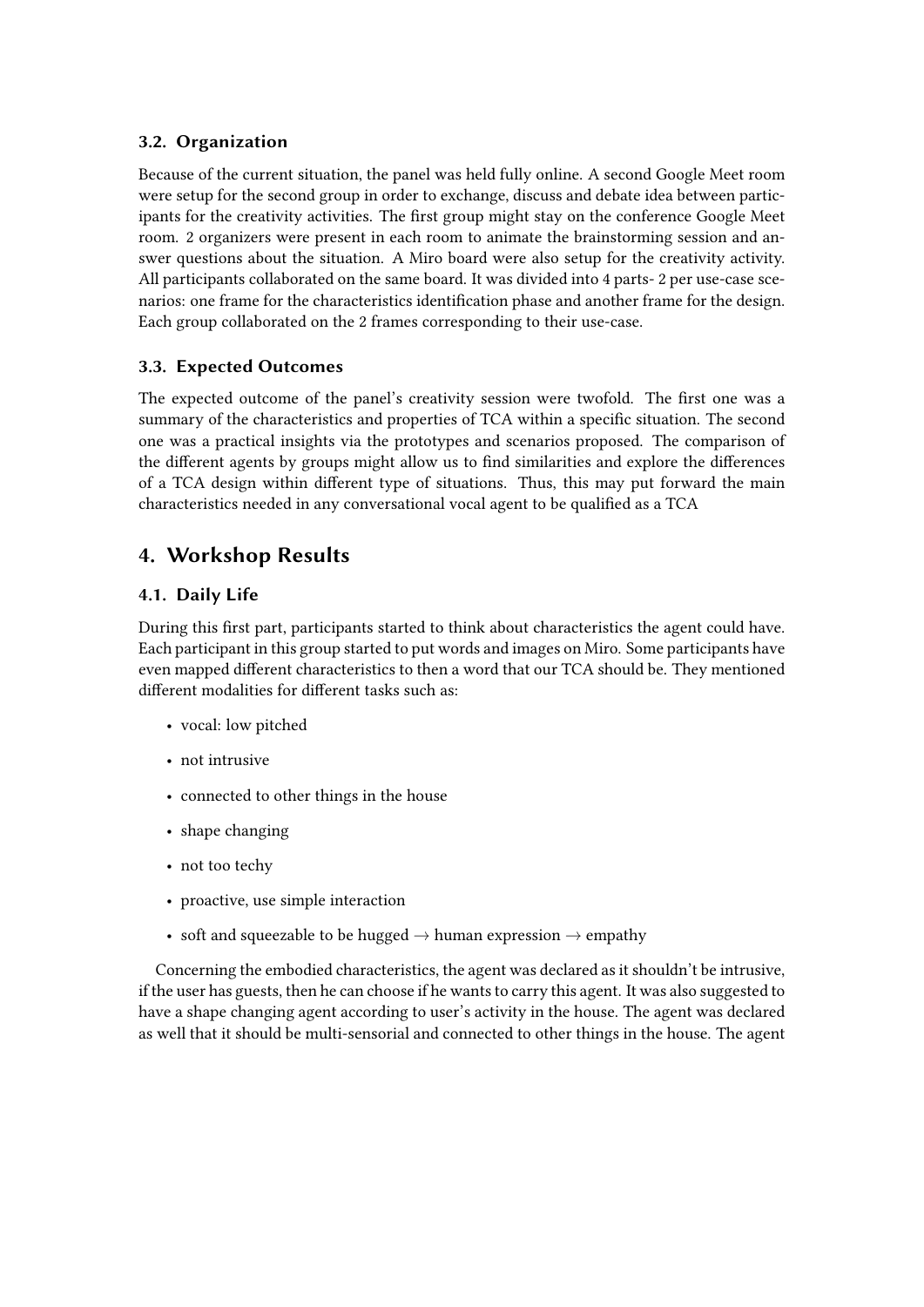should be also multimodal for older adults with visual or auditory problems. The agent was also seen as it should be squeezable and with human expression to create emotion and empathy.

Concerning the second activity, participants proposed a small design of such an agent to become a companion to older adults in daily life. As a result, we had 2 main ideas for daily life: (1) A multisensorial system and (2) a companionship robot through its form and being empathic. We agreed that a multi-sensorial system connected in the house that can be also embodied in a conversational agent which is also empathic will encourage the older adult to be more active during his daily life.

#### **4.2. Semi-Autonomous Vehicle**

During this first part, participants started to think about characteristics the agent could have. They mentioned different modalities for different tasks such as:

- vocal: sound placement, different volume of voice, voice interaction
- haptic: vibration, temperature, add control button on steering wheel
- smell
- shape changing
- Not just vocal: multimodality

Concerning the embodied characteristics, the agent was seen as it shouldn't be distractive, interact at the periphery, not to big, aesthetic, and eye-free contact. The agent was seen as it should also be adaptive: to driver, the passenger and the context (environment) Concerning the information, the agent could convey, participants mentioned the car self-confidence, guiding. The privacy issue was also mentioned. The agent should be easy to turn on/off, non-listening all the time, propose different modes...

Concerning the second activity, participants proposed a small design of such an agent and also small context of use. The main idea is to use different modalities according to the context to warn the driver and attract his/her attention on the current situation. For example, the agent could use light to indicate the car's self-confidence or it could vibrate. (light and vibration combination as pre-alert was also mentioned). A textured dashboard and shape changing dashboard/wheel could also be an idea to attract driver attention. The agent could also just notify the driver that s/he could continue her/his other activities.

#### **4.3. Final Discussions and Reflections**

After the parallel session and the presentation of the results of each use case, we gathered all the results to start grouping similar results from each use case (daily life and semi-autonomous vehicle) to produce a design that can work in different contexts. We concluded that multimodality was essential in both context in terms of interaction with the agent. Shape changing could also be an idea to attract driver attention or user's daily life interaction. Finally, we also agreed together that a multisensorial system is beneficial to control the car or the house, in order to have a better interaction with the user.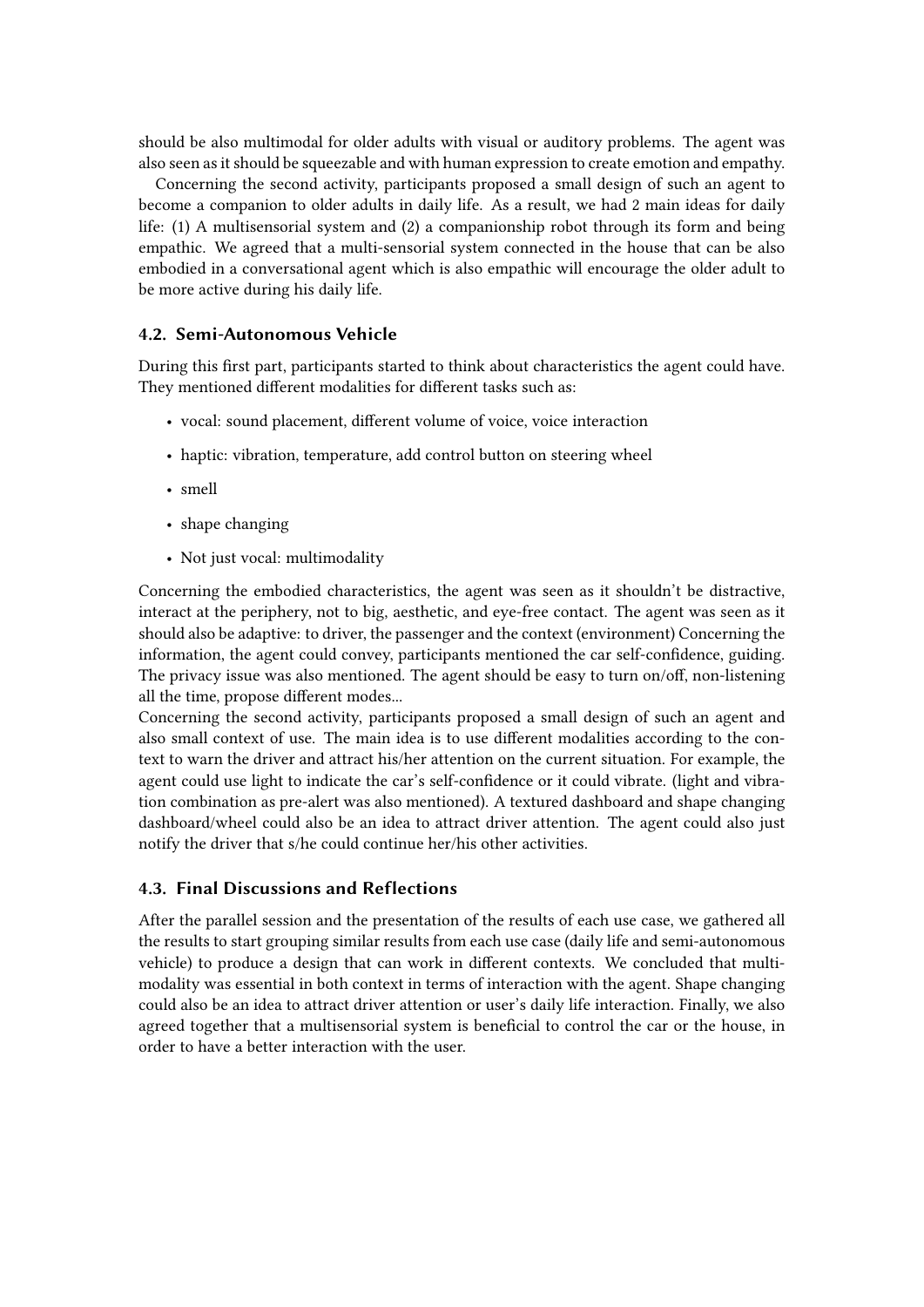# **5. Short Bibliography of the authors**

**Mira El Kamali** is a PhD student in Informatics at the University of Fribourg, Switzerland and works in collaboration with University of Applied Sciences and Arts Western Switzerland in Humantech Institute. Her research interest focuses on Human Computer Interaction, Conversational Agents and especially machine interfaces for older adults.

**Marine Capallera** is a PhD student at HumanTech Institute. She is working on conditionally automated driving and she is focusing more specifically on multimodal Human-Vehicle Interaction model for supervision.

**Leonardo Angelin**i is a HCI post-doctoral researcher at the HumanTech Institute and Lecturer at HES-SO (teaching HCI and Machine Learning). He has run several workshops in interaction design, including workshops on tangible interaction with IoT at Ubicomp'16 and CHI'18, workshops on full-body and multisensory interaction at TEI'16 and Ubicomp'16, and a workshop on wearable computing at Automotive UI'14.

**Omar Abou Khaled** is Professor at the University of Applied Sciences and Arts Western Switzerland. His research fields are Human-Computer Interaction and Wearable and Ubiquitous computing.

**Elena Mugellini** is head of the HumanTech Institute and Professor at HES-SO (teaching HCI and Machine Learning). She has run several workshops in interaction design, including workshops on tangible interaction at TEI'15 and CHI'18, wearable computing at Ubicomp'13 and Ubicomp'14, conversational agents at Ubicomp'18.

# **Acknowledgments**

The authors would like to thank all the persons who contributed to this paper.

## **References**

- [1] E. Hornecker, Tangible interaction, 2020. URL: [https://www.interaction-design.org/](https://www.interaction-design.org/literature/book/the-glossary-of-human-computer-interaction/tangible-interaction) [literature/book/the-glossary-of-human-computer-interaction/tangible-interaction.](https://www.interaction-design.org/literature/book/the-glossary-of-human-computer-interaction/tangible-interaction)
- [2] B. Ullmer, H. Ishii, Emerging frameworks for tangible user interfaces, IBM Syst. J. 39 (2000) 915–931. URL: [https://doi.org/10.1147/sj.393.0915.](https://doi.org/10.1147/sj.393.0915) doi:[10.1147/sj.393.0915](http://dx.doi.org/10.1147/sj.393.0915).
- <span id="page-5-0"></span>[3] S. Stusak, A. Tabard, F. Sauka, R. A. Khot, A. Butz, Activity sculptures: Exploring the impact of physical visualizations on running activity, IEEE Transactions on Visualization and Computer Graphics 20 (2014) 2201–2210.
- <span id="page-5-1"></span>[4] E. Hornecker, J. Buur, Getting a grip on tangible interaction: A framework on physical space and social interaction, in: Proceedings of the SIGCHI Conference on Human Factors in Computing Systems, CHI '06, Association for Computing Machinery,